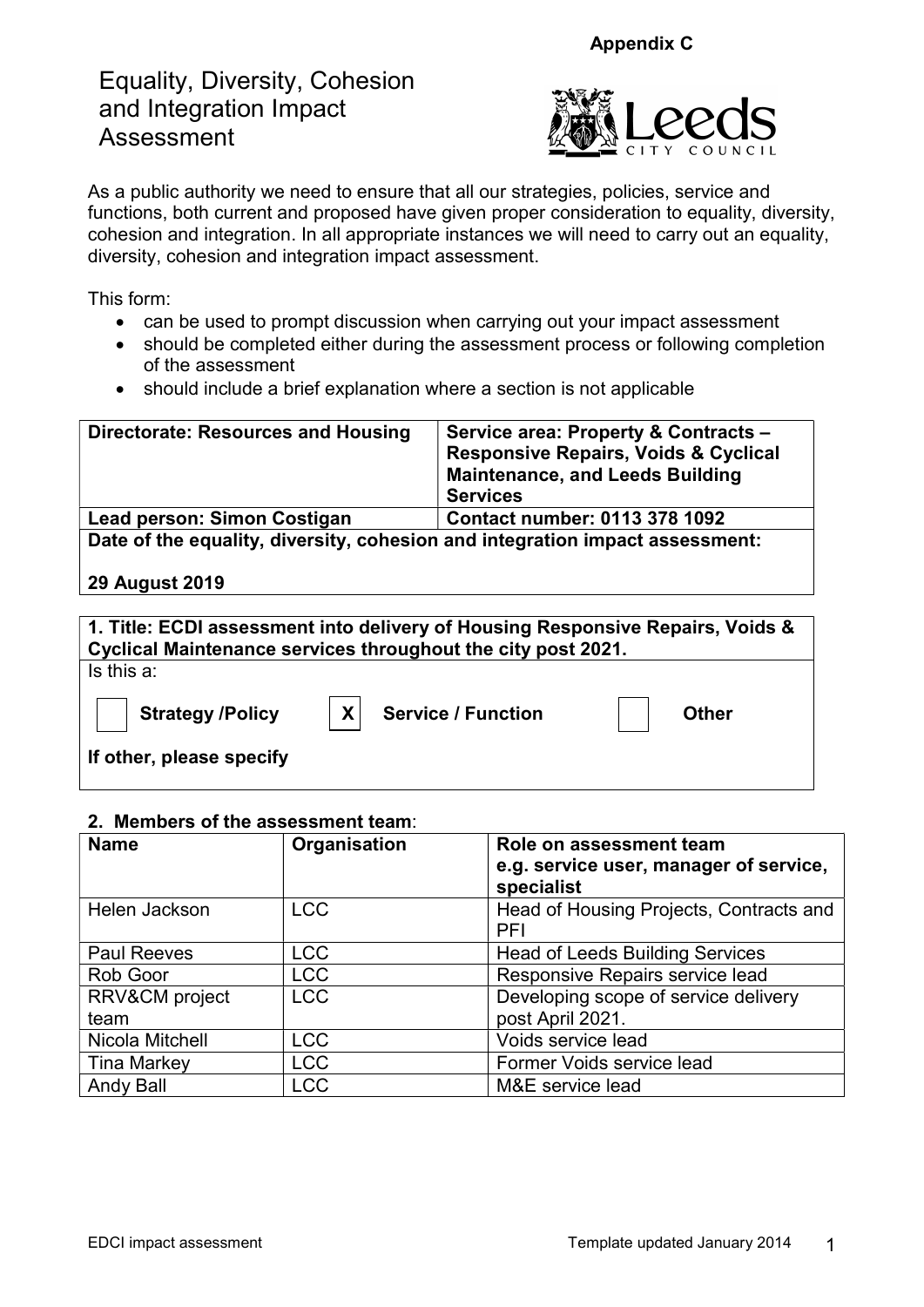### 3. Summary of strategy, policy, service or function that was assessed:

This assessment concerns proposals for the future of citywide housing repairs and voids services.

Housing's responsive repairs and voids services, including cyclical maintenance activities, keep council housing assets – including over 50,500 homes – safe and well maintained for our residents. These are essential services, helping us to meet our commitments and legal obligations as a caring and responsible landlord.

The council now has the opportunity to choose how to best organise future service delivery, as existing key contractual arrangements for the South and West of the City expire on 31 March 2021. The value of the works to be delivered is approximately £42m per year for external and internal providers combined.

Maintaining responsive repairs, voids and cyclical maintenance of our housing stock supports the council's aim as set out in the Best Council Plan for residents of the city to live in good quality, affordable homes within clean and well cared for places.

### Existing arrangements – Responsive Repairs, Voids and Cyclical Maintenance

South & West. In the South and West service delivery is through two contracts, both held by Mears Limited and awarded as part of two large partnership contracts (at that point also covering planned works activity) in 2011. These expire on 31st March 2021, having been previously extended to contractual limits.

East. The Council's in house provider, Leeds Building Services (LBS), delivers this service for the East of the city.

### Proposed arrangements from Autumn 2021

The proposed arrangements for service delivery from Autumn 2021 are set out in the report, with the following recommendations presented in the report:

- Approve that LBS should deliver housing responsive repairs and voids services for the East and South of the city, with an external contractor to deliver for the West (option 4), noting that the new arrangements are planned to start from autumn 2021.
- Note that this involves changing existing service delivery boundaries to align with Leeds electoral wards;
- Agree that a procurement should be undertaken for housing responsive repairs, voids & cyclical maintenance services in the West of the city, using a restricted procedure in accordance with the Public Contracts Regulations 2015, to establish a contract.
- Agree that the procured contract should be for a period of 5 years, with an estimated total value of £72m, given an estimated annual value of £14.35m.
- Note that LBS' housing responsive repairs and voids service delivery will expand,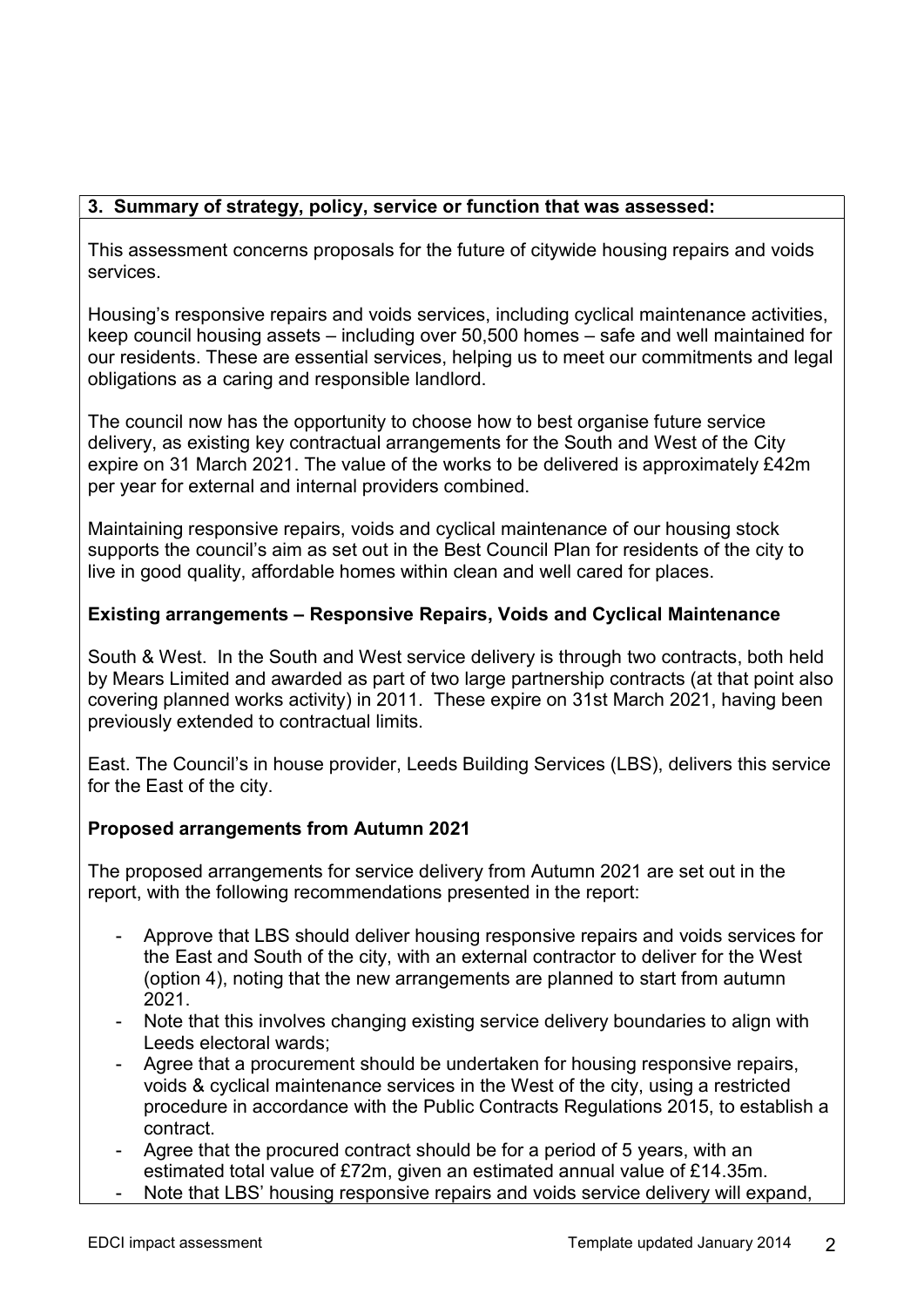from 33% of the city currently, to delivery of services to 61%. This represents an 83% increase.

- Delegate the responsibility for implementing these proposals to the Director of Resources and Housing.

These proposals will ensure continuity of housing repairs and voids services beyond the expiry of the current contractual arrangements and, that a high quality and consistent service is delivered citywide.

In contrast, failure to agree viable proposals for service delivery arrangements or, provide sufficient time for these to be implemented, would result in service disruption following the expiry of the current Mears contracts. This would affect all residents, with particular impacts on those who are most vulnerable.

4. Scope of the equality, diversity, cohesion and integration impact assessment (complete - 4a. if you are assessing a strategy, policy or plan and 4b. if you are assessing a service, function or event)

| 4a. Strategy, policy or plan<br>(please tick the appropriate box below)      |  |
|------------------------------------------------------------------------------|--|
| The vision and themes, objectives or outcomes                                |  |
| The vision and themes, objectives or outcomes and the supporting<br>guidance |  |
| A specific section within the strategy, policy or plan                       |  |
| Please provide detail:                                                       |  |
|                                                                              |  |

| 4b. Service, function, event<br>please tick the appropriate box below                                                 |   |
|-----------------------------------------------------------------------------------------------------------------------|---|
| The whole service<br>(including service provision and employment)                                                     |   |
| A specific part of the service<br>(including service provision or employment or a specific section of<br>the service) | X |
| Procuring of a service<br>(by contract or grant)                                                                      |   |
| Please provide detail:                                                                                                |   |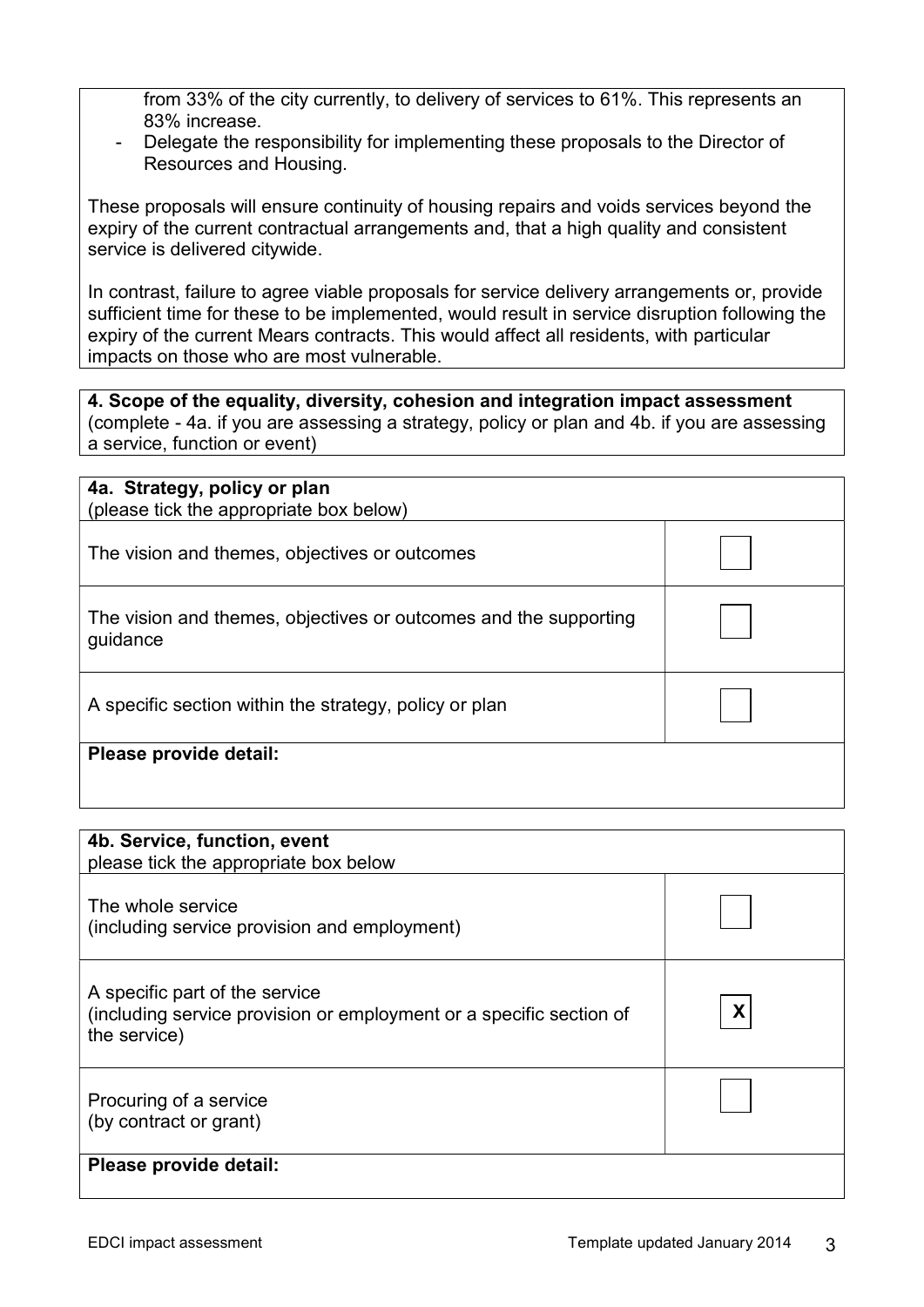This assessment concerns the Responsive Repairs and Voids service with Leeds Building Services (LBS)

### 5. Fact finding – what do we already know

Make a note here of all information you will be using to carry out this assessment. This could include: previous consultation, involvement, research, results from perception surveys, equality monitoring and customer/ staff feedback. (priority should be given to equality, diversity, cohesion and integration related information)

Resident engagement / performance monitoring

The STAR Survey is sent out to tenants every two years to gauge and benchmark service user satisfaction. The latest STAR survey was undertaken in 2018 and sent out to over 18,000 tenants, with responses received from 4,394 of these. The survey highlighted that the top priorities for residents were: 'repairs and maintenance'; and, 'overall quality of the home'. Tenant priorities and satisfaction scores had remained broadly consistent from 2016 to 2018.

The survey highlighted an overall satisfaction score of 69% for 'repairs and maintenance'. A breakdown of this score by demographic groups revealed a trend based on 'Age', with older tenants generally more satisfied than younger tenants. However, as in previous STAR surveys, tenants who said their current financial position is fairly or very difficult are much less satisfied than those that said they were living comfortably or doing alright. This variable is linked to the tenant's age with a higher percentage of tenants aged over 65 reporting financial comfort.

In terms of 'Race', White British residents were slightly more satisfied than BAME residents, and in relation to 'Gender', Males were marginally more satisfied than Females. The scores for each of these groups is displayed in the table below.

| Protected<br>characteristic | Group                | Satisfied<br>Very satisfied | Dissatisfied /<br>Very dissatisfied | <b>Neither</b> |
|-----------------------------|----------------------|-----------------------------|-------------------------------------|----------------|
| Race                        | <b>BAME</b>          | 66%                         | 22%                                 | 12%            |
| (inc. Ethnicity)            | <b>White British</b> | 72%                         | 19%                                 | 9%             |
| Age                         | 16-24                | 52%                         | 35%                                 | 13%            |
|                             | 25-34                | 57%                         | 39%                                 | 4%             |
|                             | 35-44                | 62%                         | 26%                                 | 12%            |
|                             | 45-54                | 61%                         | 27%                                 | 12%            |
|                             | 55-64                | 70%                         | 21%                                 | 9%             |
|                             | 65-74                | 83%                         | 12%                                 | 5%             |
|                             | 75-84                | 86%                         | 9%                                  | 5%             |
|                             | $85+$                | 86%                         | 9%                                  | 5%             |
| Gender                      | Female               | 70%                         | 22%                                 | 8%             |
|                             | Male                 | 71%                         | 18%                                 | 11%            |

2018 STAR survey - Repairs satisfaction by ethnicity, age and gender

In addition to the STAR survey, ongoing resident liaison and feedback is undertaken in a variety of ways, including: sample surveys to gauge tenant satisfaction with work undertaken; Annual Home visits for all tenants; and the monitoring of repairs complaints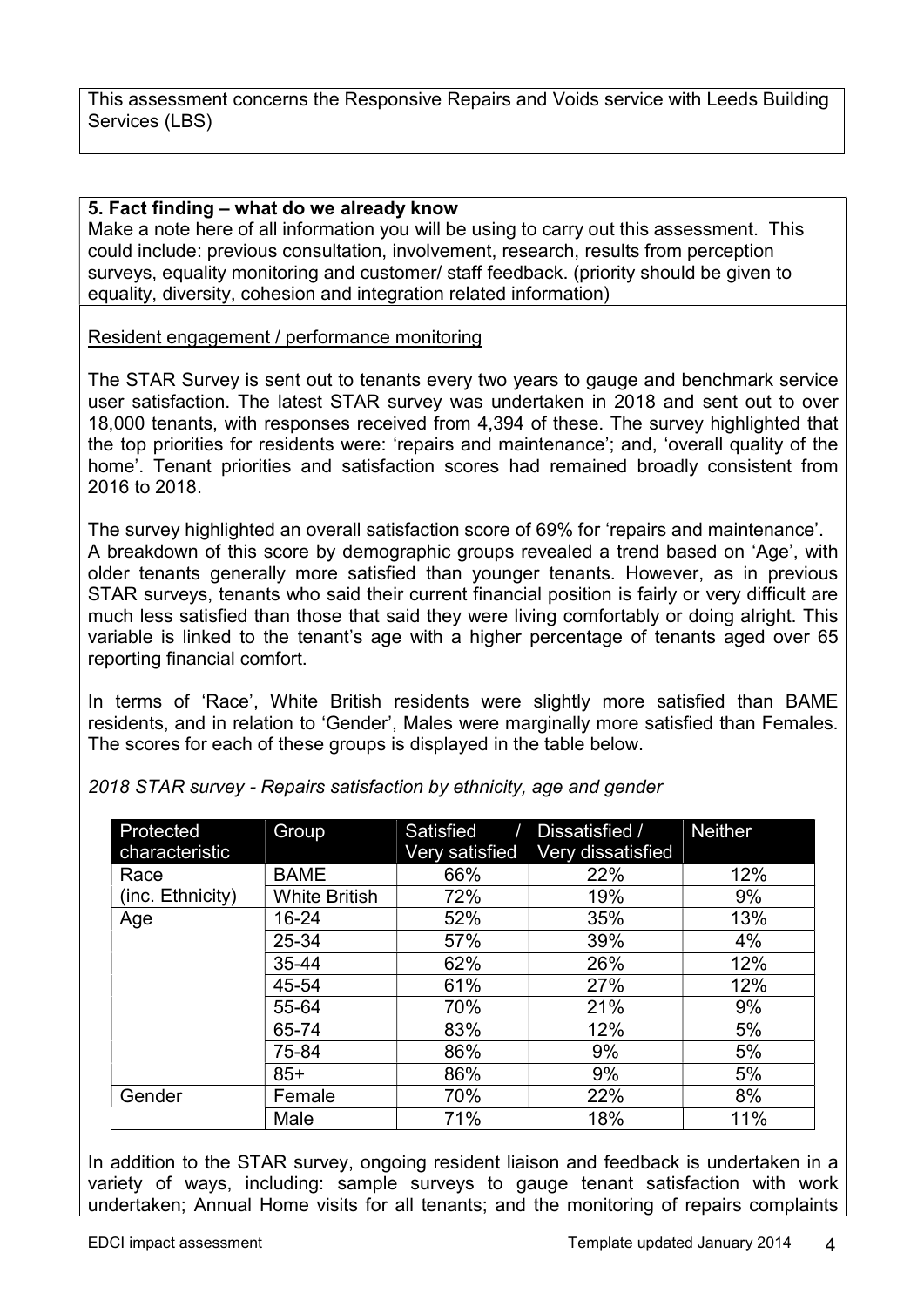through to resolution.

As part of the core service provision, measures are taken to accommodate disabilities for example through home adaptations – for example handrails, ramps, wet-rooms.

Performance is monitored on an ongoing basis through a series of KPIs including:

- Percentage of housing adaptations completed within target timescale
- Percentage of council housing repairs completed within target

### LBS Growth

Proposals to expand LBS services could impact how these services are delivered and by whom in the following wards:

- Ardsley & Robin Hood
- Beeston and Holbeck
- City & Hunslet
- Cross Gates & Whinmoor
- Garforth & Swillington
- Hunslet & Riverside
- Kippax & Methley
- Middleton Park
- Morley North
- Morley South
- **Rothwell**

Careful planning has been undertaken to ensure that growth will not compromise services provided to customers. Growth will impact service delivery for residents across all equality characteristics but will not negatively impact any single group. Service delivery is measured across a number of key performance indicators that are continuously monitored to provide an assessment of quality of service and customer satisfaction.

Growth proposals will require changes to the workforce, including LBS taking on additional staff across a number of trades roles, office support and managerial staff. LBS currently employs around 560 members of staff including 424 tradespeople and has one of the highest number of female apprenticeships in Leeds. Growth proposals will not affect current employment practices.

LBS recognises the need to diversify the profile of its staff. As reported in the LBS Business Plan 2018 – 2023, the make-up of staff in management and office based teams is shown in the table below, with comparable figures for Leeds residents where available:

| <b>Breakdown</b>  | Sub-category         | <b>LBS</b> | Leeds     | Source  |
|-------------------|----------------------|------------|-----------|---------|
|                   |                      | workforce  | residents |         |
| Gender            | Male                 | 74%        | 49.1%     | ONS MYE |
|                   | Female               | 26%        | 50.9%     | 2018    |
| Age               | 41-54                | 32%        |           |         |
| Ethnic origin     | Minority ethnic      | 10%        | 18.9%     | 2011    |
|                   | <b>White British</b> | 90%        | 81.1%     | Census  |
| <b>Disability</b> | N/A                  | 5.5%       |           |         |

Whilst a proportion of the additional positions required are likely to be filled via TUPE, the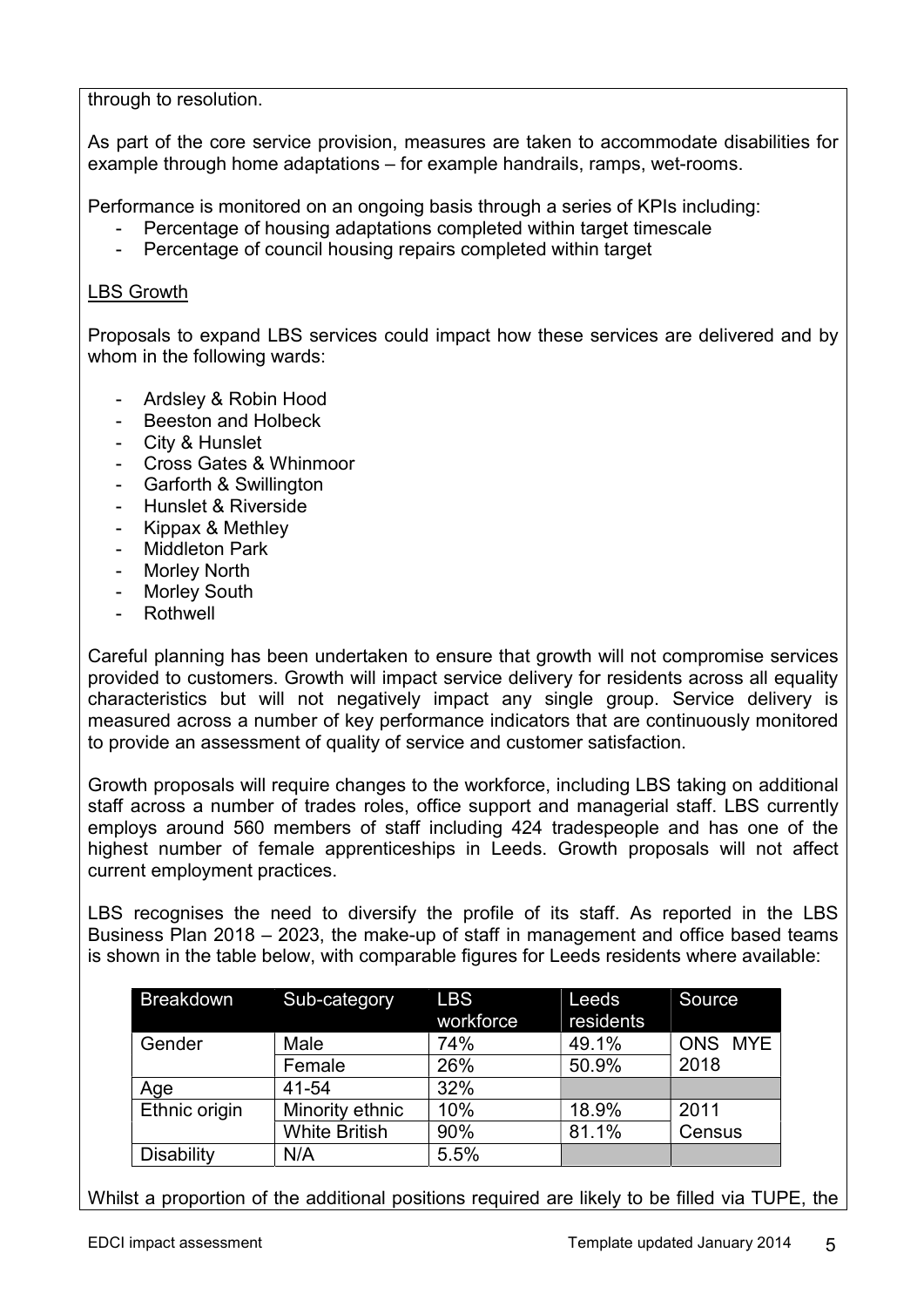proposed expansion of staff is expected to provide LBS with an opportunity to actively target underrepresented groups to work for the service. LBS will continue to encourage take-up of female apprentices in roles traditionally undertaken by men. This will be actioned through a Workforce Action Plan.

In terms of the tenant profile, data has been analysed in relation to almost 55,000 tenants, which has revealed the following profile:

| <b>Breakdown</b> | Sub-category                 | Percentage |
|------------------|------------------------------|------------|
| Gender           | Male                         | 39.7       |
|                  | Female                       | 60.3       |
| Age              | 16-24                        | 3.9        |
|                  | 25-34                        | 15.5       |
|                  | 35-44                        | 19.1       |
|                  | 45-54                        | 20.1       |
|                  | 55-64                        | 16.6       |
|                  | 65-74                        | 12.8       |
|                  | 75-84                        | 8.3        |
|                  | $85+$                        | 3.7        |
| Ethnic origin    | Asian / Asian British        | 4.5        |
|                  | <b>Black / Black British</b> | 11.3       |
|                  | Arab                         | 0.4        |
|                  | Chinese                      | 0.3        |
|                  | Mixed - Other                | 3.4        |
|                  | White British / Irish        | 74.7       |
|                  | <b>White Other</b>           | 3.3        |
|                  | Another other                | 2.1        |

### Are there any gaps in equality and diversity information Please provide detail:

The data relates to tenancies rather than residents and precludes children (under 16's) who are not named on tenancy agreements.

### Action required:

In terms of LBS expansion, and a Workforce Action Plan will be developed to include:

- Number of staff to be recruited
- Role to be recruited to
- Number of apprenticeships

• Actions to target under-represented groups to support further diversity within the workforce.

Employment and Skills targets to be built into the requirements of procurement activities including around apprenticeships.

In relation to improvements on the availability of resident data, the replacement of Orchard with the CX information system will assist in managing tenant and resident data more effectively to underpin service improvement activities. This is programmed in as part of the Civica project, and the target implementation date for CX is currently summer 2020.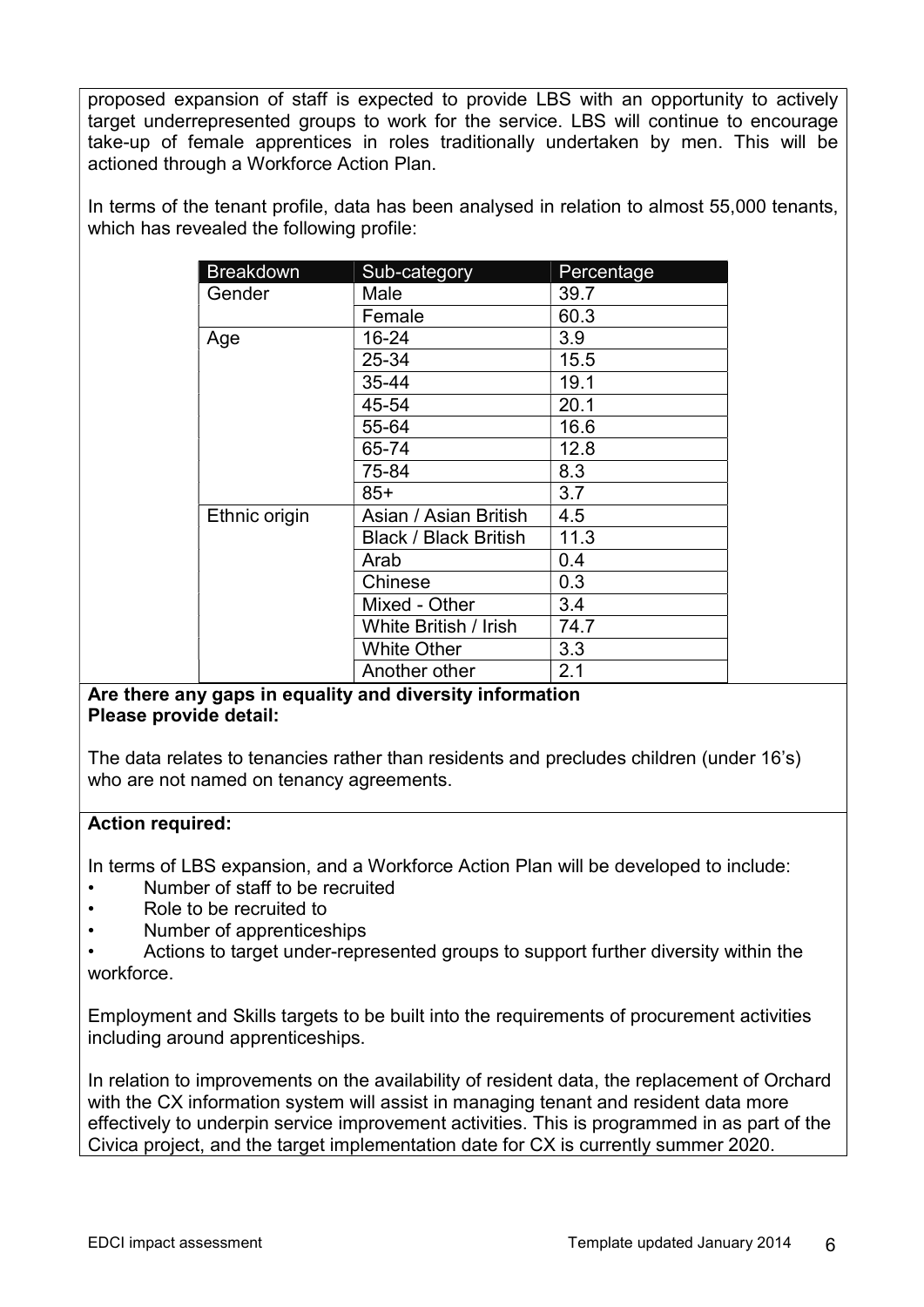| 6. Wider involvement – have you involved groups of people who are most likely to |
|----------------------------------------------------------------------------------|
| be affected or interested                                                        |



### Please provide detail:

Executive Member for Communities - The Executive Member for Communities (Cllr Debra Coupar) has been engaged and consulted throughout.

Senior Housing Management – Property and Contracts SMT has been fully engaged with the development of the proposals and are supportive. The wider Joint-Housing SMT have also been engaged and are supportive of the approach.

Trade Unions - Detailed consultation has been undertaken with Trade Unions regarding growth plans and any impact on the existing and future workforce. Trade Unions are supportive of plans which include the development of a diverse, multi-skilled and flexible workforce including the recruitment of apprentices.

Key tenant and residents groups including the Repairs and Investment Group and VITAL are being consulted on proposals. Representatives from these tenants groups will be involved in commenting on relevant and proportionate areas of the future service arrangements, for example, performance indicators, evaluation criteria, and providing their feedback on elements of subsequent tender submissions.

Leaseholders – A leaseholder consultation is planned for December 2019 and January 2020. This can be undertaken once the approach been agreed and in line with legislation.

### Action required:

Further consultation in relation to service delivery arrangements once the approach has been determined.

### 7. Who may be affected by this activity?

please tick all relevant and significant equality characteristics, stakeholders and barriers that apply to your strategy, policy, service or function



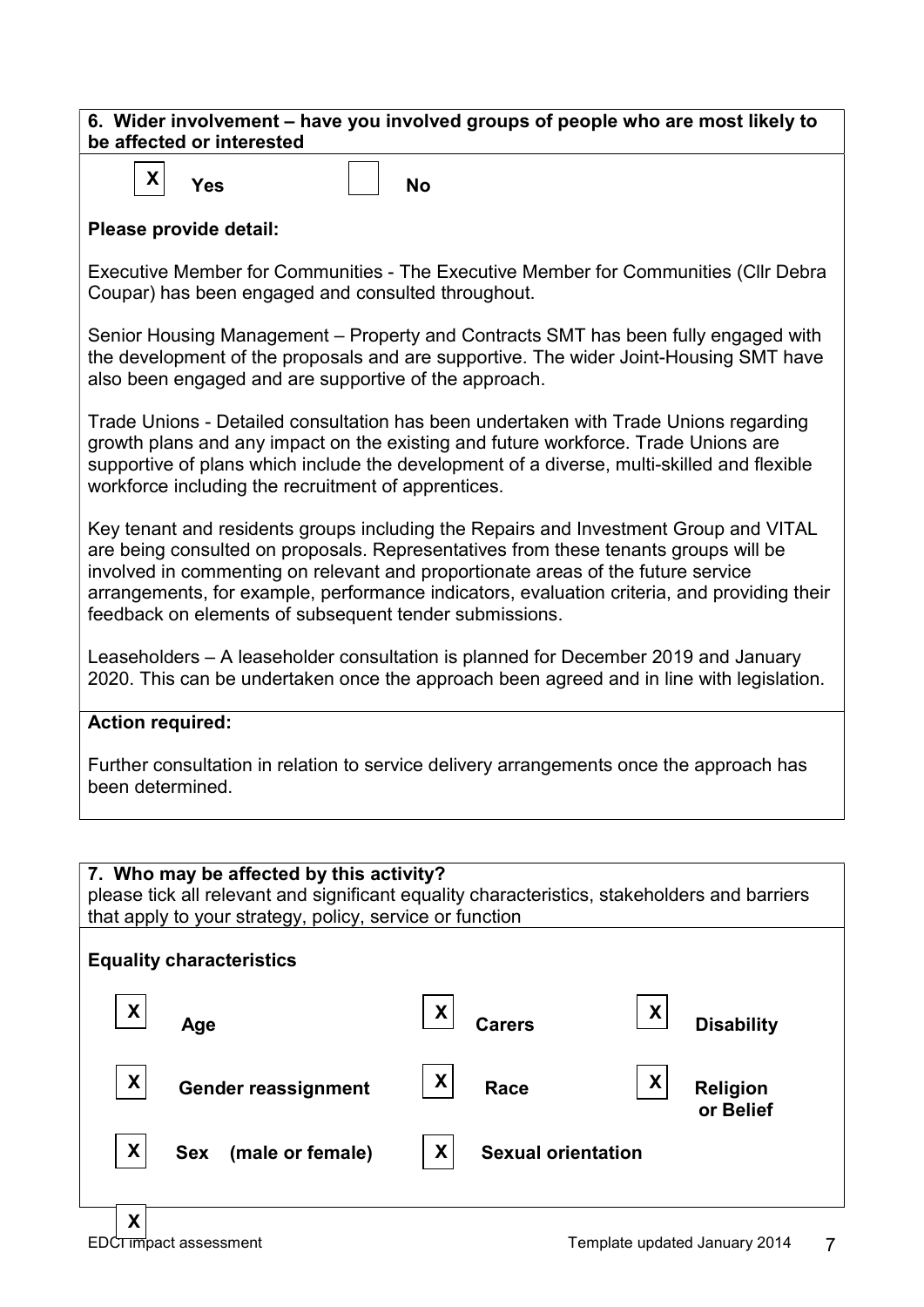| <b>Other</b>                                                                                                                                                                                                               |                                                                                              |  |  |
|----------------------------------------------------------------------------------------------------------------------------------------------------------------------------------------------------------------------------|----------------------------------------------------------------------------------------------|--|--|
| <b>(Other</b> can include – marriage and civil partnership, pregnancy and maternity, and those<br>areas that impact on or relate to equality: tackling poverty and improving health and well-<br>being)<br>Please specify: |                                                                                              |  |  |
|                                                                                                                                                                                                                            | The proposals will affect all service users but will not negatively impact any single group. |  |  |
| <b>Stakeholders</b>                                                                                                                                                                                                        |                                                                                              |  |  |
| X<br><b>Services users</b>                                                                                                                                                                                                 | X<br>X<br><b>Employees</b><br><b>Trade Unions</b>                                            |  |  |
| X<br><b>Partners</b>                                                                                                                                                                                                       | X<br><b>Members</b><br><b>Suppliers</b><br>$\boldsymbol{X}$                                  |  |  |
| Other please specify                                                                                                                                                                                                       |                                                                                              |  |  |
| <b>Potential barriers.</b>                                                                                                                                                                                                 |                                                                                              |  |  |
| <b>Built environment</b>                                                                                                                                                                                                   | X<br><b>Location of premises and services</b>                                                |  |  |
| X<br><b>Information</b><br>and communication                                                                                                                                                                               | <b>Customer care</b>                                                                         |  |  |
| X<br><b>Timing</b>                                                                                                                                                                                                         | <b>Stereotypes and assumptions</b>                                                           |  |  |
| Cost<br>X.                                                                                                                                                                                                                 | <b>Consultation and involvement</b><br>X                                                     |  |  |
| <b>Financial exclusion</b>                                                                                                                                                                                                 | X<br><b>Employment and training</b>                                                          |  |  |
| specific barriers to the strategy, policy, services or function                                                                                                                                                            |                                                                                              |  |  |
| <b>Please specify</b>                                                                                                                                                                                                      |                                                                                              |  |  |
|                                                                                                                                                                                                                            |                                                                                              |  |  |

# 8. Positive and negative impact

Think about what you are assessing (scope), the fact finding information, the potential positive and negative impact on equality characteristics, stakeholders and the effect of the barriers

### 8a. Positive impact: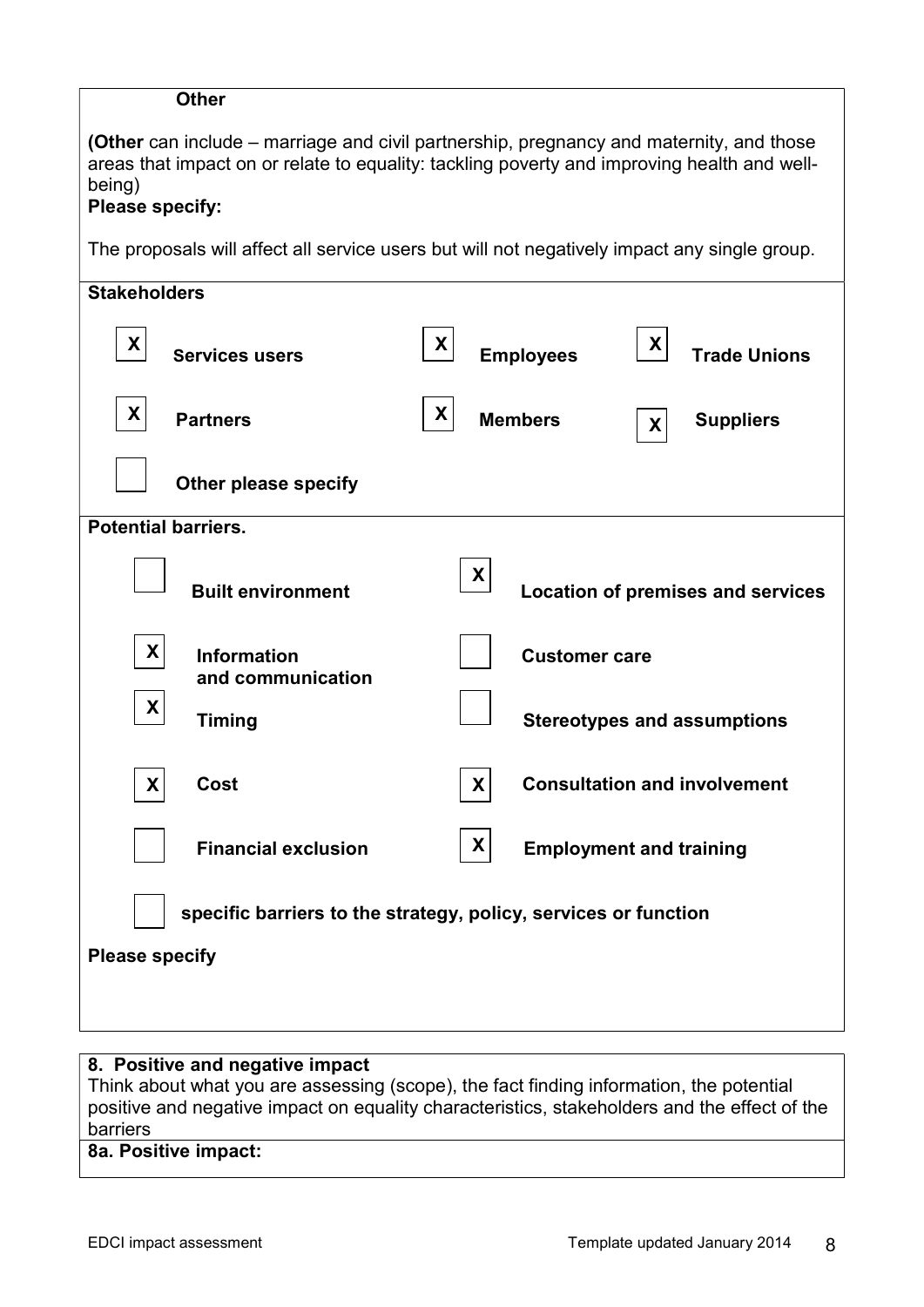The proposed service delivery arrangements would be in place citywide for a minimum of 5 years. This will ensure continuity of a good quality repairs and maintenance service to over 50,500 homes.

The proposed increase in service provision by LBS will ensure that significant investment made in Council properties is retained within the Council, ultimately protecting the ability to provide crucial services to the most vulnerable Leeds residents.

The growth of LBS will also lead to a growth in Council jobs, many in skilled and technical trade roles, and provides an opportunity to actively target underrepresented groups to work for the service leading to a more representative workforce, including through new apprenticeship opportunities.

The growth of LBS will achieve wider social value by reinvesting surplus money into the Council to help support communities and tackle poverty. LBS currently makes an annual return to the Council through its charging model. Proposed new arrangements for growth will mean that LBS can continue to support the Council's position by making a contribution to the General Fund to help support communities and tackle poverty.

Externally procured contracts will provide further opportunities to support the wider local economy including employment and skills opportunities, with a view to delivering the same wider social value benefits as through LBS expansion.

Added value can be achieved by ensuing that the both the LBS and contractor workforce is trained around identifying vulnerable residents, making safeguarding referrals and signposting customers to other council or partner services.

The proposals involve changing existing service delivery boundaries to align with Leeds electoral wards. This will strengthen ward governance by providing greater clarity on how services are delivered in each ward and who is responsible.

### Action required:

Changes to the current service delivery arrangements will require consultation with Leaseholders. This is planned for December 2019 and January 2020.

A communications plan will be developed to manage the key messages in relation to the proposals. This will include FAQs and briefings that can be drawn upon to provide information and, promote benefits, in a clear and consistent manner.

An LBS Workforce Action Plan will be developed.

Procurement activities to deliver the same wider social value benefits as LBS expansion, ensuring consistency city-wide.

LCC safeguarding training will be delivered to LBS staff and contractor staff as required, and programmed into any contract mobilisation period.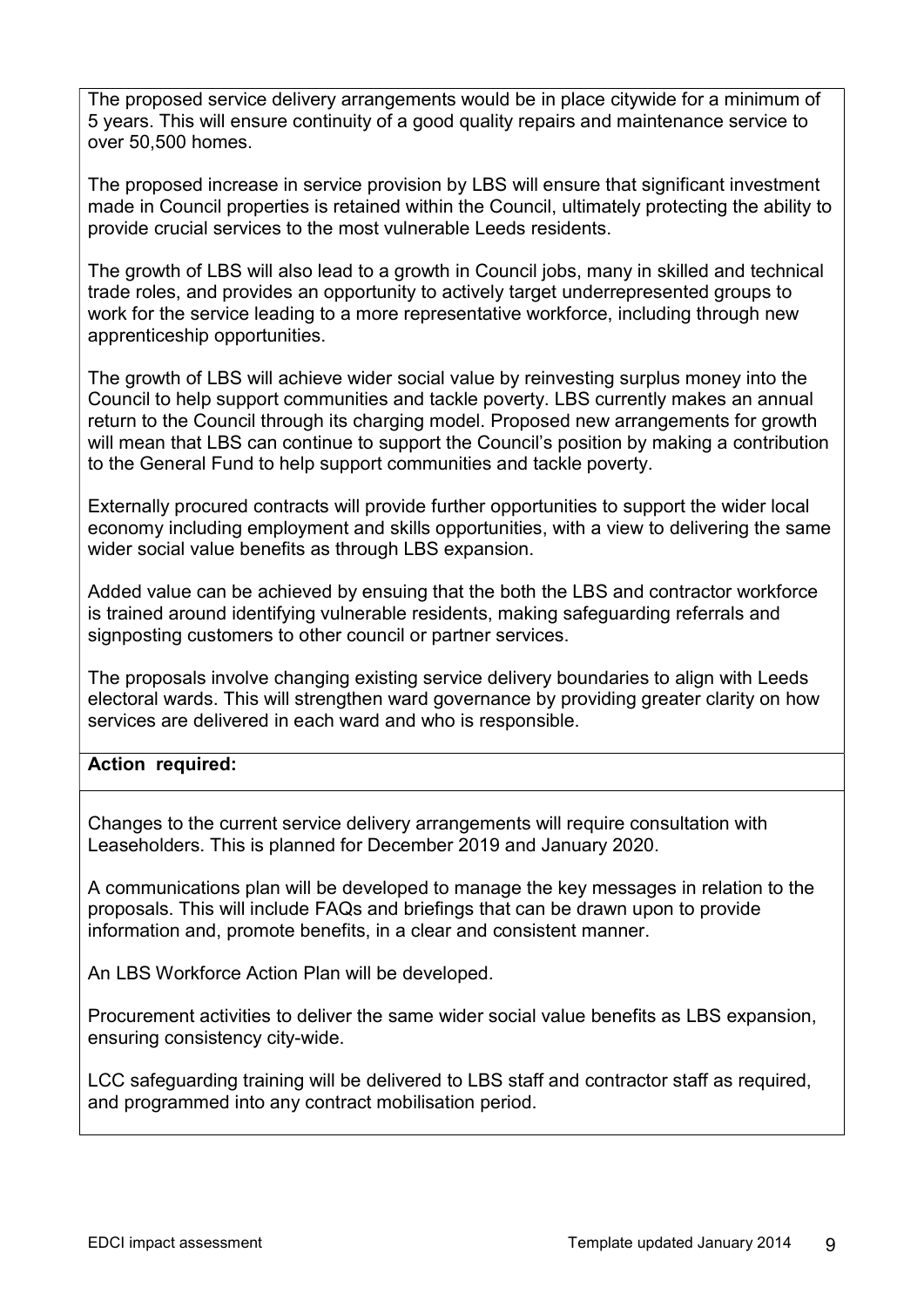#### 8b. Negative impact:

If plans for growth are approved, services currently delivered by an external contractor will become the responsibility of LBS. This could potentially affect customer care as not all key performance indicators (KPIs) are currently achieving target. A range of business improvement processes have been set into place which are contributing towards improving performance.

The proposals will result in a reduction to the work of the incumbent contractor, Mears, based on the expansion of LBS and potentially the outcome of competitive tendering. Action required:

LBS will continue to monitor, manage and report identified improvement measure to improve KPIs.

As required, staff will be transferred from Mears to an alternative service provider through TUPE where appropriate. A six month contract mobilisation period has been built into the project timeline which will include recruitment and training.

### 9. Will this activity promote strong and positive relationships between the groups/communities identified?



### Please provide detail:

Securing a good quality RR&V service to over 50,500 homes will support the council's ambition for Leeds to be a compassionate and caring city that tackles poverty and reduces inequality, by making sure that our tenants, including some of the most vulnerable people in our city, are able to live in safe, accessible and well maintained homes. In particular this will contribute towards achieving the following ambitions set out in the Best Council Plan 2019/20 to 2020/21:

- Housing in particular housing of the right quality, and the key performance indicator of percentage of council housing repairs completed within target; and
- Safe, Strong Communities in particular keeping people safe from harm and protecting the most vulnerable.

This will be beneficial to both tenants and the wider communities in which the affected housing stock is based.

Action required: None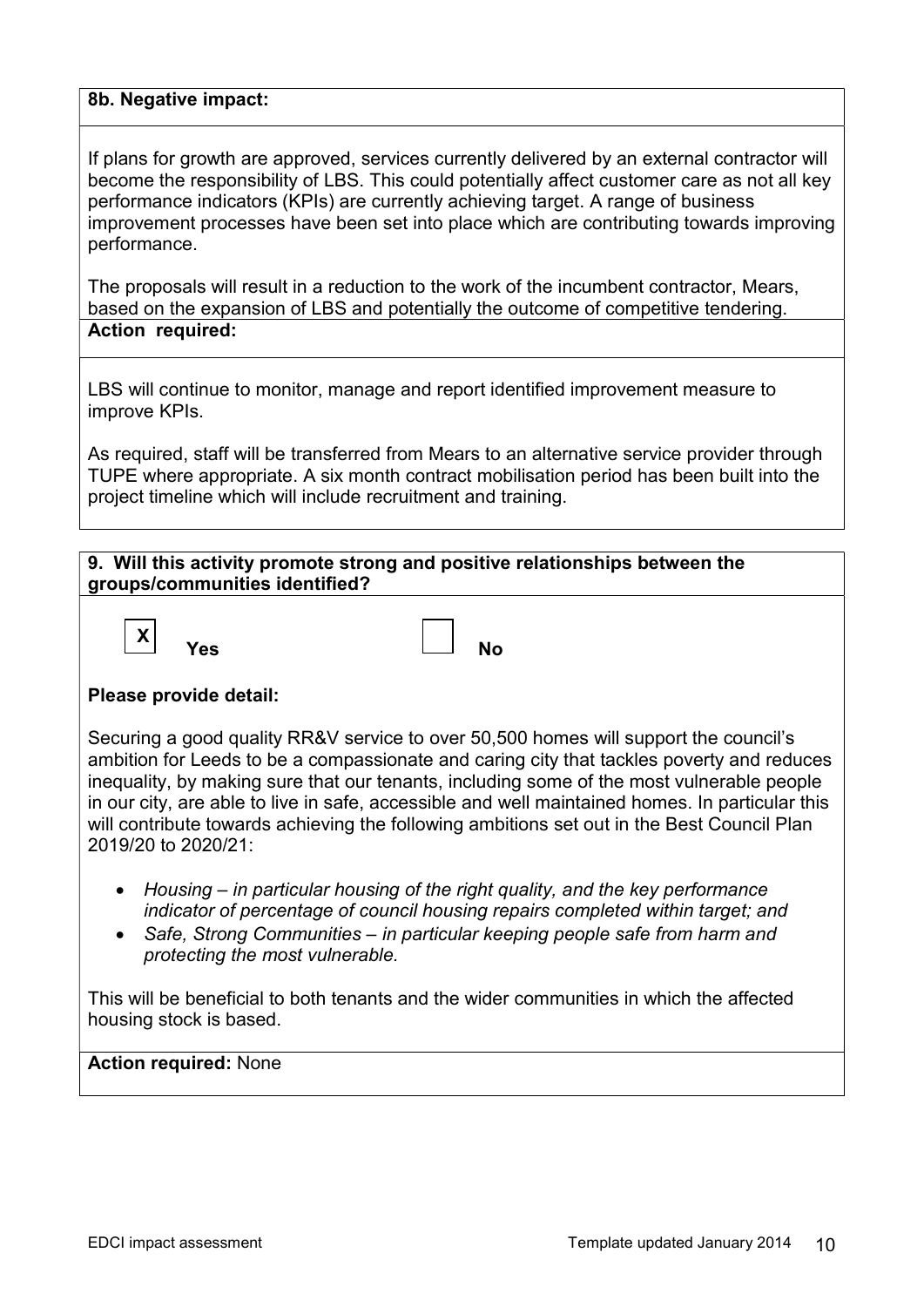| other? (e.g. in schools, neighbourhood, workplace)                                                                                                                                                        | 10. Does this activity bring groups/communities into increased contact with each |
|-----------------------------------------------------------------------------------------------------------------------------------------------------------------------------------------------------------|----------------------------------------------------------------------------------|
| Yes                                                                                                                                                                                                       | <b>No</b>                                                                        |
| Please provide detail:                                                                                                                                                                                    |                                                                                  |
| <b>Action required: None</b>                                                                                                                                                                              |                                                                                  |
|                                                                                                                                                                                                           |                                                                                  |
| 11. Could this activity be perceived as benefiting one group at the expense of<br>another? (e.g. where your activity/decision is aimed at adults could it have an impact on<br>children and young people) |                                                                                  |

| Yes                                                   | X<br><b>No</b>                                                                      |
|-------------------------------------------------------|-------------------------------------------------------------------------------------|
| Please provide detail:                                |                                                                                     |
| <b>Action required:</b><br>provided on a needs basis. | LCC Housing tenants and residents will be the primary beneficiaries, with tenancies |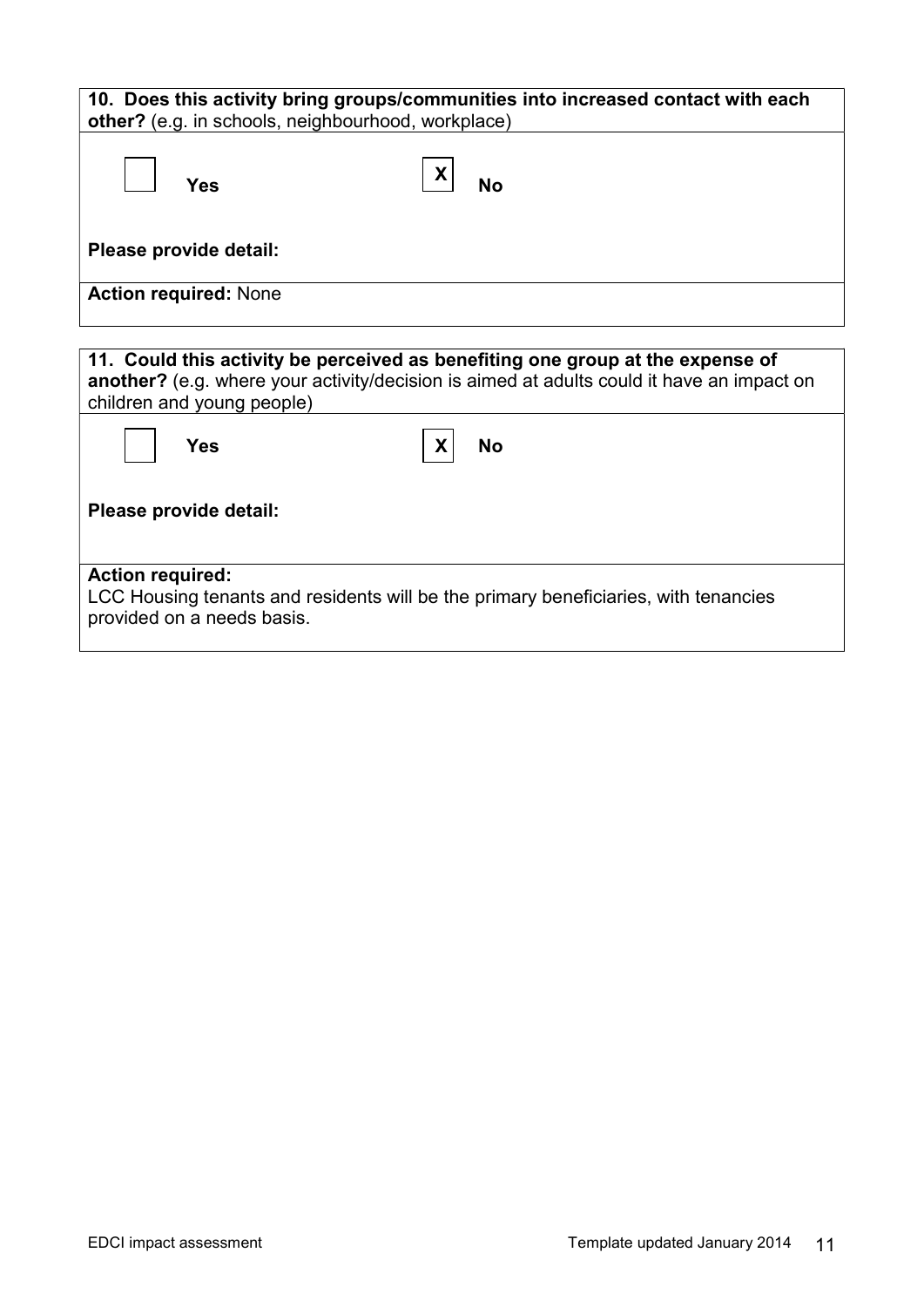### 12. Equality, diversity, cohesion and integration action plan

(insert all your actions from your assessment here, set timescales, measures and identify a lead person for each action)

| <b>Action</b>                                                                                                                                                                                                                                                                | <b>Timescale</b>                                                            | <b>Measure</b>                                                                                                                                                                | <b>Lead person</b>    |
|------------------------------------------------------------------------------------------------------------------------------------------------------------------------------------------------------------------------------------------------------------------------------|-----------------------------------------------------------------------------|-------------------------------------------------------------------------------------------------------------------------------------------------------------------------------|-----------------------|
| Leaseholder consultation                                                                                                                                                                                                                                                     | Following Exec Board approval                                               | Consultation undertaken in line<br>with relevant legislation.                                                                                                                 | <b>David Glaister</b> |
| <b>Communications Plan</b>                                                                                                                                                                                                                                                   | <b>Following Exec Board approval</b>                                        | Consistency of messages<br>entering the public realm                                                                                                                          | Phil Jewitt           |
| Develop a Workforce Action<br>Plan to include:<br>Number of staff to be<br>recruited<br>Role to be recruited to<br>Number of<br>apprenticeships<br>Actions to target under-<br>$\bullet$<br>represented groups<br>diversity to support<br>diversity within the<br>workforce. | <b>Following Exec Board approval</b>                                        | Staff employed post March<br>2021 is more representative of<br>wider LCC workforce / Leeds<br>residents profile                                                               | <b>Paul Reeves</b>    |
| Procurement activities to<br>achieve the same wider social<br>benefits as LBS expansion                                                                                                                                                                                      | Any required tender<br>documents to be finalised by<br>early February 2020. | <b>Employment opportunities</b><br>accessed by under-<br>represented groups.<br>Consistency between social<br>benefits derived from LBS<br>expansion and any<br>procurements. | Phil Rigby            |
| Safeguarding training to be<br>delivered to frontline staff                                                                                                                                                                                                                  | To be delivered during contract<br>mobilisation period.                     | Proportion of workforce in<br>direct contact with residents,<br>who have received training.                                                                                   | Rob Goor              |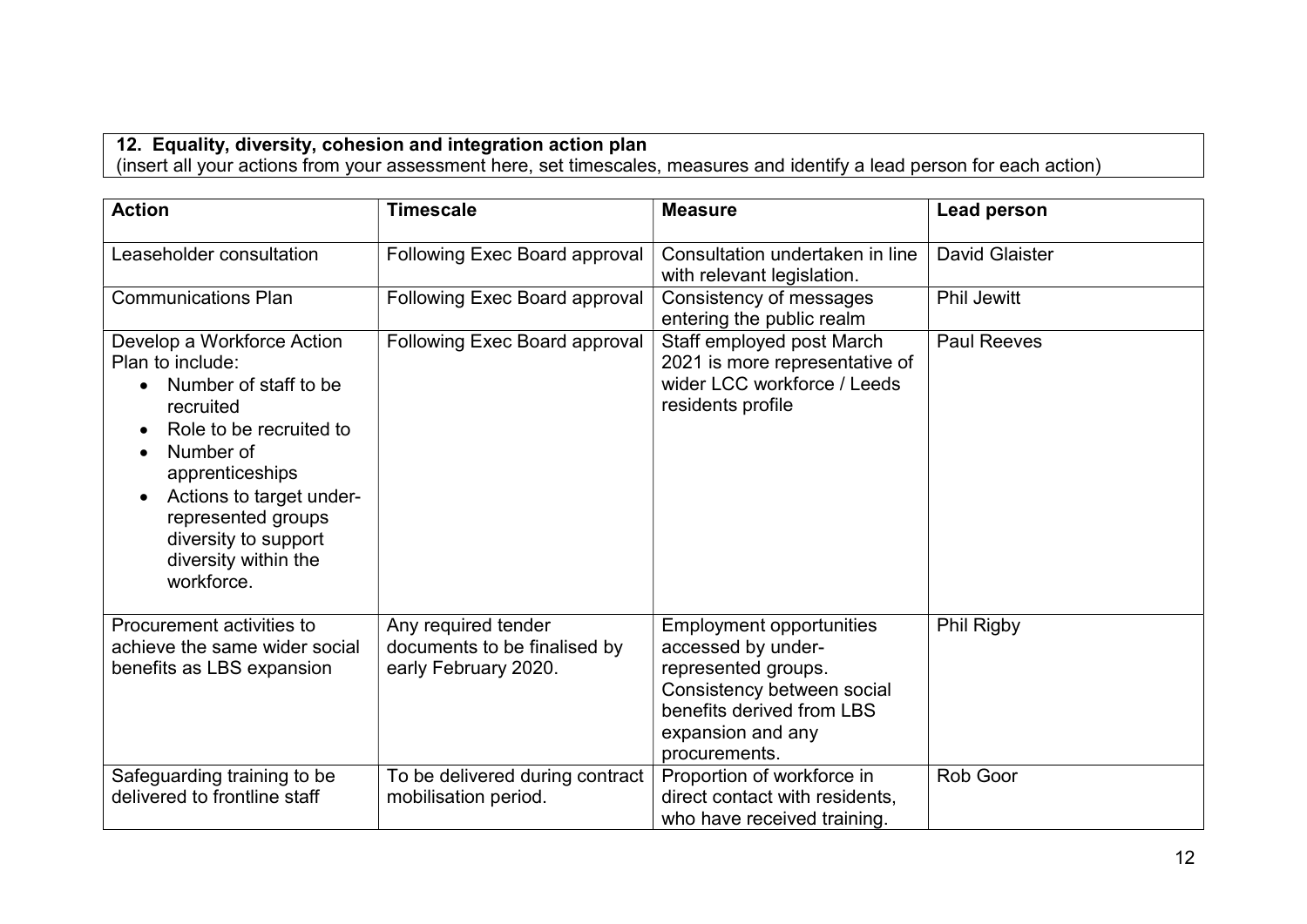| <b>Action</b>                                                                                  | <b>Timescale</b>                                                                         | <b>Measure</b>                                                     | <b>Lead person</b> |
|------------------------------------------------------------------------------------------------|------------------------------------------------------------------------------------------|--------------------------------------------------------------------|--------------------|
|                                                                                                |                                                                                          | Target will be 100%.                                               |                    |
| LBS to continue to manage<br>and report identified<br>improvement measures to<br>improve KPIs. | KPIs to be consistently<br>achieved before growth plans<br>come into effect 1 April 2021 | KPIs consistently achieved                                         | Helen Jackson      |
| TUPE information to be<br>requested from current<br>contractor (Mears)                         | November/December 2019                                                                   | Number of FTEs identified as<br>being within the scope of<br>TUPE. | Angela Brown       |
|                                                                                                |                                                                                          |                                                                    |                    |
|                                                                                                |                                                                                          |                                                                    |                    |
|                                                                                                |                                                                                          |                                                                    |                    |